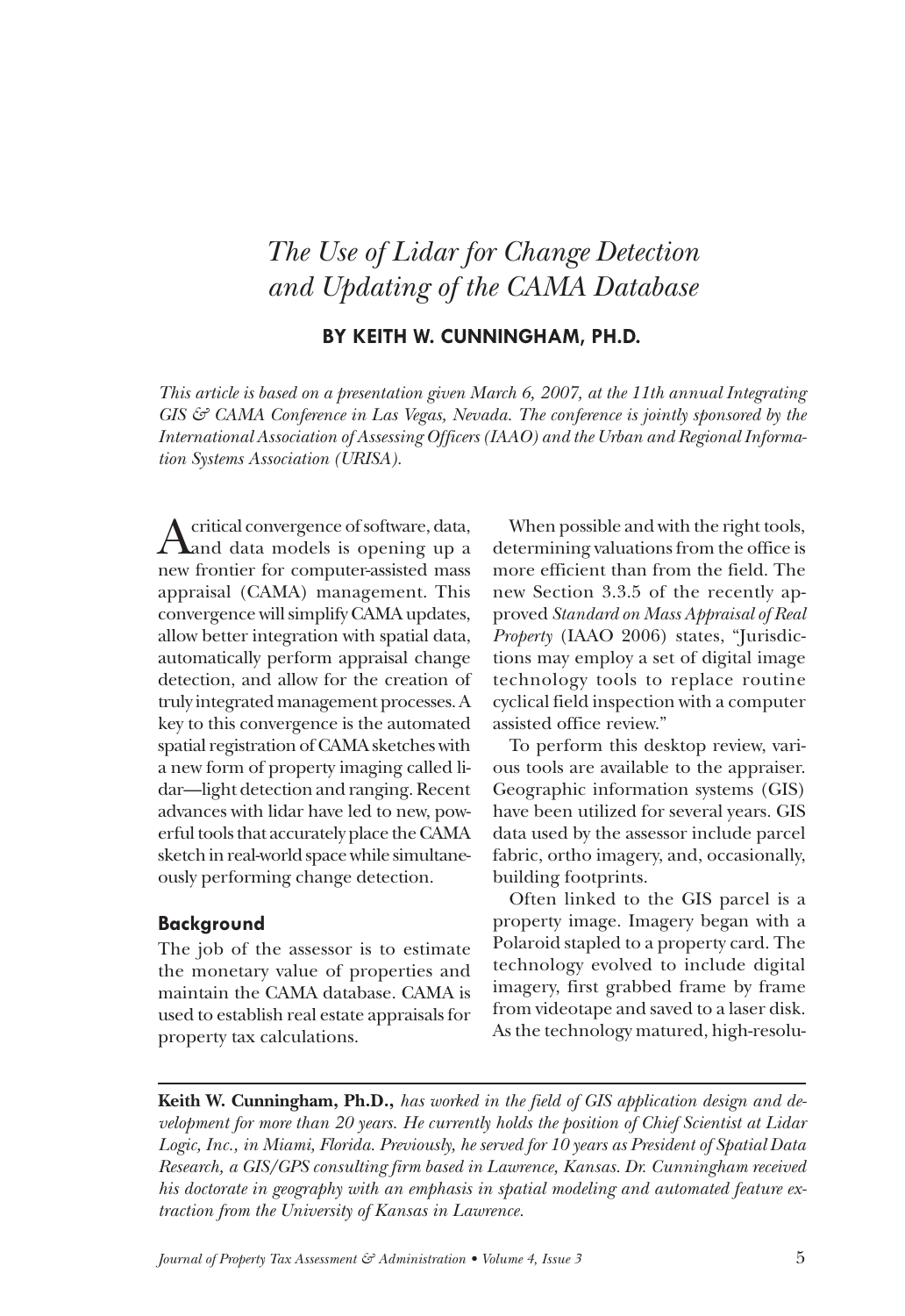tion megabit imagery directly linked to parcels, and building footprints have become the norm.

Important to the reappraisal is the determination of the grade and the condition of properties. Obviously digital imagery can assist in this task. The better the composition of the image (framing, color balance, contrast, and depth of field) and the greater its resolution, the more useful it is for the desktop review.

Recently, oblique imagery has been demonstrated to be useful for determining building features and measurements. Some obliques produced by using detailed digital terrain models (DTM) can yield very accurate measurements in the horizontal (second) dimension, as well as on the vertical (third) axis.

Lately there has been a buzz in the appraisal industry about a concept called change detection. The concept of change detection is that two data sets can be compared and the differences noted. Typically a new air photo is compared with an old air photo, but unfortunately, this means the change is in the air photo, not in the CAMA database.

Recent work with lidar has led to new tools that allow the accurate placement of CAMA sketches in real-world space. With real-world coordinates and orientations, the georeferenced sketch from CAMA can be compared with the ortho photo and the oblique photo, thus performing simultaneous change detection with the CAMA sketch. Then the CAMA database can be updated directly.

# **Proactive versus Reactive Change Management**

In communities where timely permits, inspections, and other regulatory processes are required, tracking change is a proactive process. In these communities, construction and other building activities affecting property values can be efficiently communicated from various government agencies to the assessor.

In most communities, especially rural counties, however, this proactive approach to monitoring change is not possible, partly because of limited technology and data sharing. A greater issue is the lack of a governing process with zoning, permits, inspections, and the like. Another contributing factor is the culture of the community, in which citizens think the government has no business knowing what improvements they are making to their properties.

In these communities, change detection is a reactive process. At best, jurisdictions can only play catch-up by updating their appraisal databases. Even after a new baseline of updates is created, the lack of proactive change management causes the appraisal database to begin to decay in both accuracy and completeness.

## **Change Detection**

Change detection has many different meanings in other industries. A common use of change detection in the manufacturing industry is the robotic inspection of parts and pieces for defects. Some food products are inspected automatically to determine what fruits and vegetables on a conveyor are to be rejected. In medical imaging, change detection is used to assist the physician in identifying abnormal growth. In video surveillance systems, the movement of a person or object is considered change detection. The U.S. military is currently investing in a better understanding of how the human mind sees and understands change.

Even in the appraisal industry, change detection is loosely defined, with equipment vendors using different approaches and claiming different results.

The assessor's old-fashioned but reliable approach to change detection is to go into the field with the property record and to draw a sketch. This visual inspection and tape measure of all properties remains quite common and is performed on a cyclical schedule, with a complete canvas finished perhaps every few years.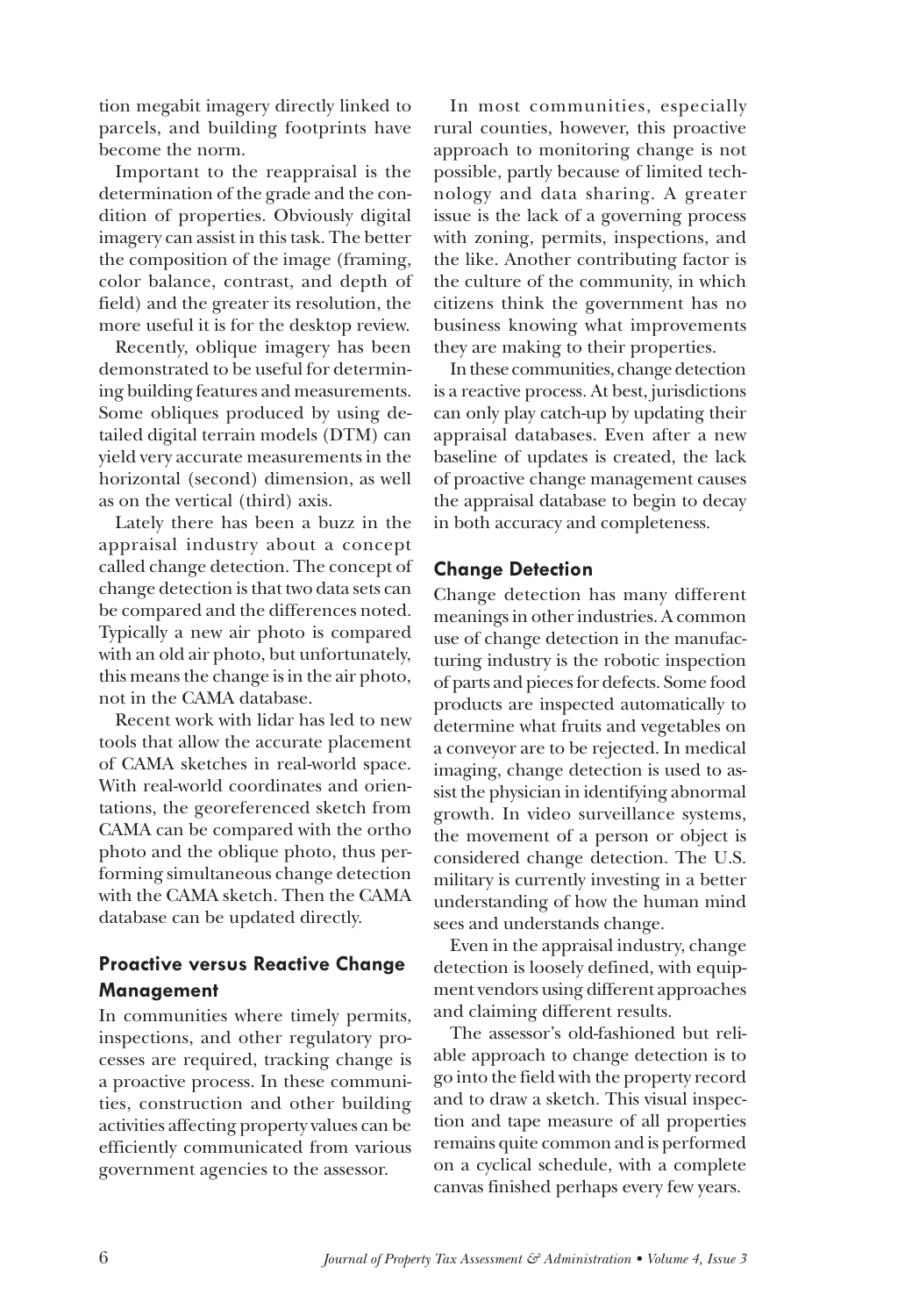# **Approaches to Change Detection**

High-resolution street-view imagery is one approach to determining change. The latest street-view image is compared to the older image to determine whether the effective age of the property has changed and to update the condition. The street-view image also can note new construction on the home. This approach includes high-resolution megapixel digital imagery linked to a digital parcel fabric.

The evolving idea of street-view imagery is to allow the appraiser to review each structure in the office. Performing this task from the office is much more efficient than going into the field to make the same observations.

A limitation of street-view imagery is that the image may show only two sides of a structure. If there is a fence or hedge or trees blocking the view from the street or if the structure is located behind a locked gate or at the end of a long driveway, the image is not likely to be adequate for a desktop review.

#### **Ortho Imagery**

Another traditional approach to change detection is comparison of an older air photo with a new one. With the ortho photo becoming a commodity available to everyone, the process of comparing an old ortho to the current ortho is even simpler.

However, there are fundamental limitations to using orthos. First, the image is of the roof, which does not tell an appraiser whether that roof is covering the living space, a garage, a porch, or even a covered deck. Second, the ortho is not very useful for calculating the physical dimensions of each component of the structure because of the roof overhang.

A more critical issue in using orthos for change detection is *occlusion*. Occlusion is the technical term that photogrammetrists use to describe how a feature is hidden from view. In general, the term includes trees and their shadows that block the view of the feature being inspected. Even the most highly trained photogrammetrist has few tricks for dealing with occlusion. If it is this difficult for a photogrammetrist to make a decision about a building's dimension, imagine the problems that occur when a programmer attempts to automate the process.

#### **Oblique Imagery**

Recently, the oblique air photo has become a tool widely used by appraisers for desktop review. The oblique air photo has been around for more than 100 years, with the first pictures being taken from hot air balloons.

This side-angled view has inherent measurement errors caused by the perspective of the camera in the air. It was the effort to remove the perspective measurement errors that propelled the photogrammetry industry towards orthocorrected aerial photography, so the air photo could be used to create scale-accurate measurements from the image.

Obliques are valuable in the appraisal process because they see under the roof eaves. When obliques are accompanied with accurate DTMs, the measurements made from the oblique can be very accurate. Not all obliques have an accurate underlying DTM to make this measurement process possible.

Obliques by themselves, however, are still incomplete tools for performing change detection. The same problem affecting orthos affects obliques—occlusion. The other problem with performing change detection with imagery is that a person needs to conduct the review.

# **The Human Factor in Change Detection**

Even though robotic vision is used in many industrial and manufacturing processes, this automation is not easily applied to other forms of visual inspection. For example, a manufacturer of gears for automobile transmissions x-rays each part. Any variance from an expected norm, such as a small crack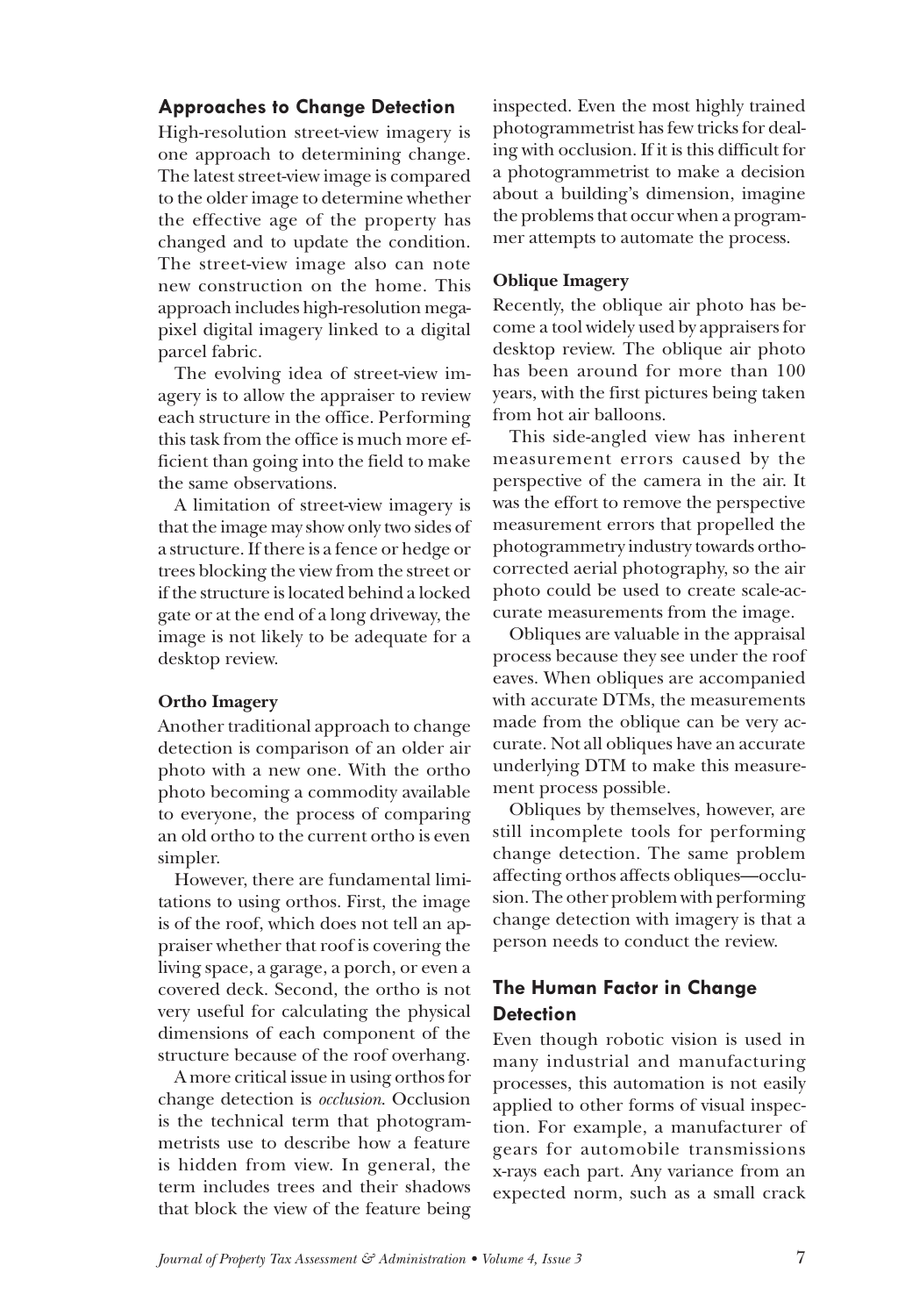shown in an x-ray image, is sufficient information to reject that part.

In the industrial and manufacturing environment, inputs and defects are well known. Much more complicated, however, is an image of the real world. Because there are so many features with such variability, identifying changes caused by human activity can be a challenge of a totally different magnitude.

For example, consider two ortho images taken three years apart. In those three years, the trees around a house have grown taller and the shadows cast by those trees are longer. Even more important, the shadow is actually different in the two photos, because the photos are taken in different seasons and at different times of the day. Thus the shadow's intensity, direction, and length are different in the two images, causing differences in occlusion. Also, atmospheric conditions affect image clarity and contrast, creating more subtleties in the images being compared.

#### **Stare and Compare**

Change detection with the traditional ortho-on-ortho or oblique-on-oblique approach requires a great deal of manual labor. The human approach to change detection is colloquially termed stare and compare because a person has to visually inspect every detail in every photo.

Stare and compare is a tedious, tiring, and error-prone process. The person performing the change detection is subject to a variety of problems inherent in how the human brain functions. An obvious issue is the loss of focus and attention after staring at images for any length of time. Cognitive scientists term the loss of focus and attention *change blindness*, which reflects how people no longer can see change.

Change blindness cannot be avoided because it is built into human physiology. Eyes have two types of neurons: the cones located at the center of the retina specialize in detecting color and detail, and the

rods are optimized for detecting motion.

To compensate for change blindness, the brain moves the eye around to keep the image updated in the brain, a process called *saccade*. The saccade allows the brain to focus on a detail in an image and actually allows the eye with its specialized neurons to create the image in the brain.

Training and experience also are very important for people working with change detection. With training and experience comes the ability to notice details that others would miss. For example, people from different social groups often miss details and changes about persons from other social groups.

#### **Side-by-Side and Superposition**

The traditional process used in stareand-compare change detection is the side-by-side positioning of the old air photo with the new air photo. This forces the human eye and mind to go back and forth between the two images, looking for minute changes in the features.

Another approach is called *superposition*. This approach places the new and old air photos on top of each other. Then the top image is toggled on and off—an effect similar to animation. This approach actually utilizes the cone neurons on the retina to detect changes.

#### **Human Economics**

Because a highly trained and experienced human is used in change detection, the process is expensive. Some companies send the work off shore, where the labor pool is less expensive. But quality control becomes an issue, especially if the foreign culture does not have the same building features as the U.S. culture. Universities may have qualified and less expensive labor, but the quality control of their work can be a problem.

Ideally, change detection is performed by a review appraiser, who not only knows the community but also is skilled in air photo interpretation.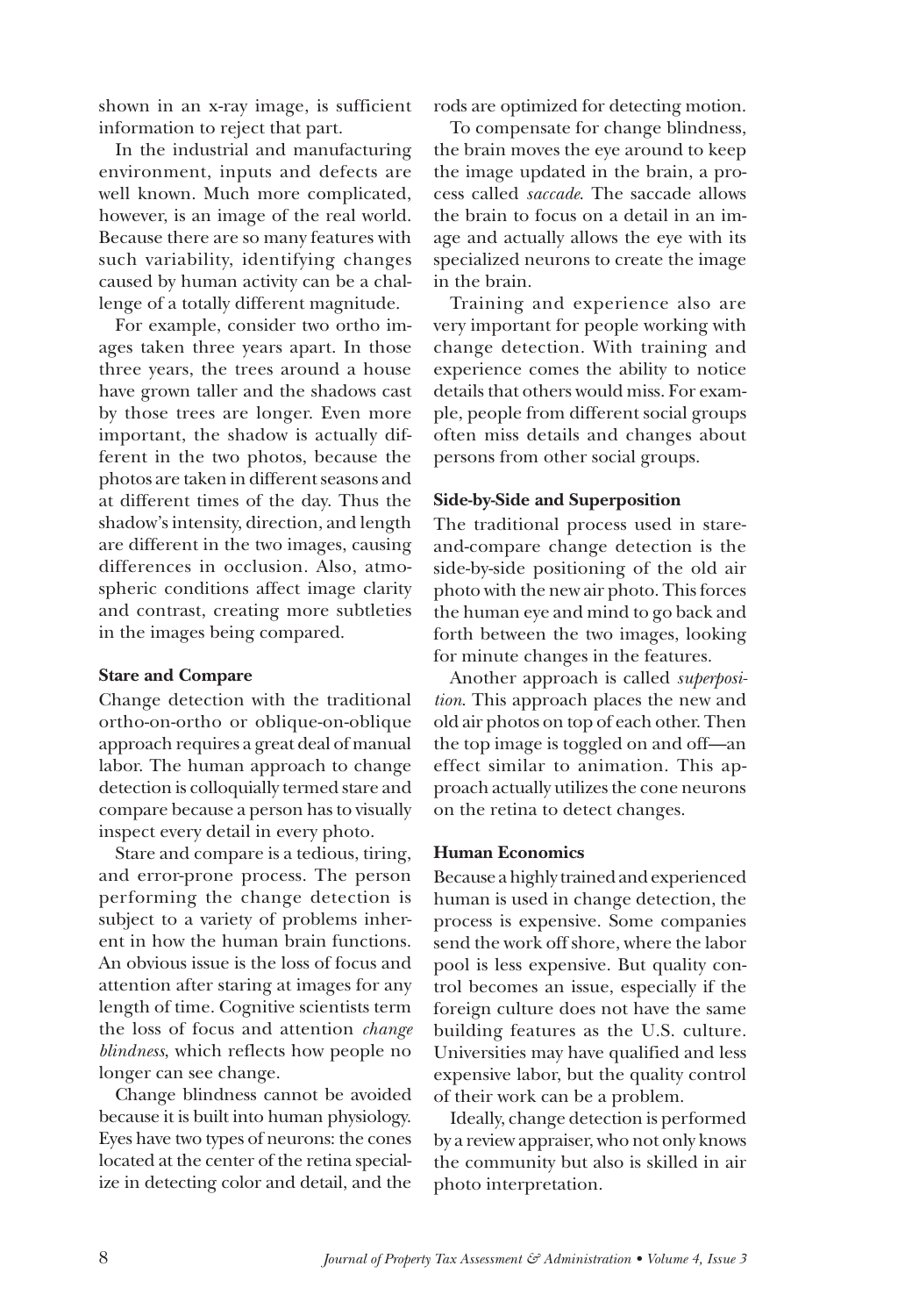## **The CAMA Link**

More importantly and still overlooked by most equipment vendors is that the change detection process must be performed with CAMA data, not by comparing ortho with ortho or ortho with oblique.

The obvious approach to determining change in CAMA is to overlay the sketch from CAMA on the ortho. When the sketch is overlaid, the review appraiser can visually determine whether the sketch generally fits the shape of the building's rooftop in the ortho. If the sketch does not match, there likely has been some change.

Determining the nature and extent of the change is another, separate task. If obliques are available, then comparing the sketch with the obliques can provide information on the nature of new construction, and perhaps even grade and condition. Megapixel street-view imagery also is a very useful supplement to the process. However, in some cases, a field visit to the parcel is necessary to determine the change.

#### **Lidar**

A maturing technology that can be used to fuse GIS, CAMA sketch, orthos, and obliques is lidar—light detection and ranging. With lidar, the sketch from CAMA can be linked to real-world coordinates, the edges of structures can be displayed against the ortho, and the user can visualize the change that is verified with obliques and street-view images.

Lidar also can help the review appraiser perform more efficiently and more accurately, because the lidar can actually be used to hide unnecessary detail.

#### **Lidar Basics**

Lidar is a way of collecting millions and millions of measurements using an airborne laser scanner. As a plane flies overhead, an infrared laser sensor continuously sweeps the land and stores the elevations of features on the ground. Elevations are actually determined by measuring the time between when the laser leaves the sensor and when it is reflected back, thus determining the distance between the sensor on the plane and the ground. When the plane knows its exact altitude and location from GPS, the elevation of the ground can be easily calculated.

A typical lidar scanner can burst 20,000 to 50,000 pulses per second. These pulses follow scan lines perpendicular to the flight of the plane. There can be as many as 200 of these scan lines per second, causing the push-broom sweeping of the aircraft's flight path.

The altitude of the plane determines not only the size of the pulse at ground level but also the breadth of the lidar sweep. Flying the plane at higher altitudes means the laser beam sweeps broader regions, resulting in larger lidar returns. Therefore, to see the greatest detail with lidar data, lower altitudes are desirable.

#### **Lidar Returns**

As the laser pulse leaves the sensor on the aircraft, it is about 0.1 centimeter (less than half an inch) in width. By the time the pulse strikes the ground, the beam is no longer as well focused and its diameter ranges from about 25 centimeters to 1 meter.

An aircraft altitude of 1,000 meters results in a 0.25-meter spread per pulse. An altitude of 2,000 meters causes the spread to grow to about 0.5 meter per pulse.

Each lidar pulse can yield several return pulses. In general, the sensor on the plane can measure about five returns per lidar pulse. Thus, if the sensor is 20 kHz, there can be as many as 100,000 returns per second.

Typically there is at least one return per lidar pulse. When there is more than one return, the last one is typically the ground, representing bare earth, grass, a road, or even a rooftop.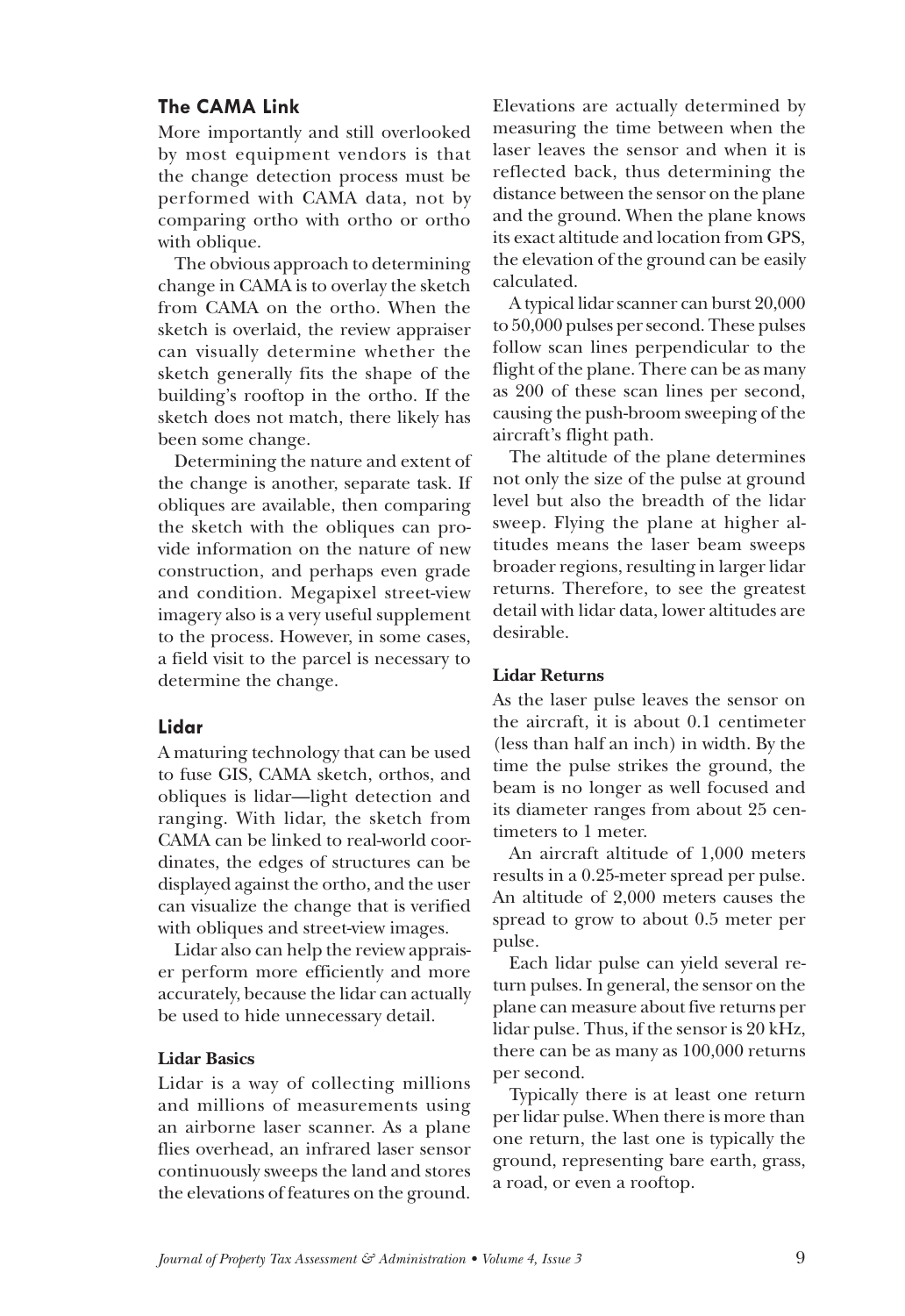More than one return indicates other features that have been found in the spread of the lidar beam. A first return typically represents the crown of a tree. Between the first and the last return are other features such as tree limbs, shrubs, and even cars.

To most users of lidar data, much of this information is considered noise. Noise is actually a misleading term, however, because these other features reflecting the laser beam could be important to other users, such as appraisers.

#### **Lidar Accuracy**

Interestingly, lidar equipment vendors typically state accuracies in statistical terms that most people may not understand. Also, accuracies are specified in terms of "performance under system specification" or "system performance under optimal atmospheric conditions." The accuracy of lidar also depends on the age of the sensor. The latest lidar sensors yield even better accuracies and classifications than sensors made only a year ago.

In general, vertical accuracies are on the order of 15 centimeters, or about a half-foot. Horizontal accuracy is generally worse because of the physics involved with the sensor. Also, horizontal accuracy is not consistent across the scan swath because perspective causes additional error across sloping ground.

#### **Lidar Post-processing**

One significant issue with lidar is the human effort called *post-processing* that goes into filtering data to create a final data deliverable. Post-processing is how noise and unwanted data are removed from the lidar returns. This post-processing can be completed with specialized software filters, but generally a person supervises the removal of the unwanted data.

In the preparation of lidar data for the ortho correction process, the bare earth data are the most important. Bare earth data represent the real terrain data used to create the DTM. Some lidar data can

be sacrificed to create the DTM more efficiently.

Important to a lidar project is the error budget, which determines the accuracy of the lidar data being delivered. Part of this error budget includes the sample rate of the sensor and spacing of scan lines. This error budget also factors in the error from the scan pattern, sensor response times (latency), sensor (thermal) noise, and atmospheric error (fog, humidity, temperature, and refraction). Other sources of error are the airborne kinematic GPS and its ground control.

### **Lidar Data Sets**

There are several lidar data sets describing the "who, what, where, when, and how" of the data's origin. The most commonly used data set is the bare earth file. There are also intensity files, the digital elevation model (DEM), and a file containing all the filtered returns. These data sets are typically available in binary LAS format and ASCII XYZ format.

There is no simple way to use the lidar data in off-the-shelf GIS. Because there is so much information, there are few existing tools available to easily visualize and analyze the data. In the case of Douglas County, Kansas, for example, there are more than 21 gigabytes of raw lidar data spanning 590 separate file sets.

GIS technology will eventually provide standard tools for utilizing the information, but for now, derivative products must be created. The following paragraphs describe several types of lidar data sets.

#### **Feature Surfaces**

All specialized lidar software allows the user to visualize the features in the data. This surface visualization determines surface locations based on similar elevation data. As a result, a flat roof of a warehouse can be visualized quite easily. But a problem with this approach is that the edges of the roof are not so well defined because of the irregular edge of the lidar returns.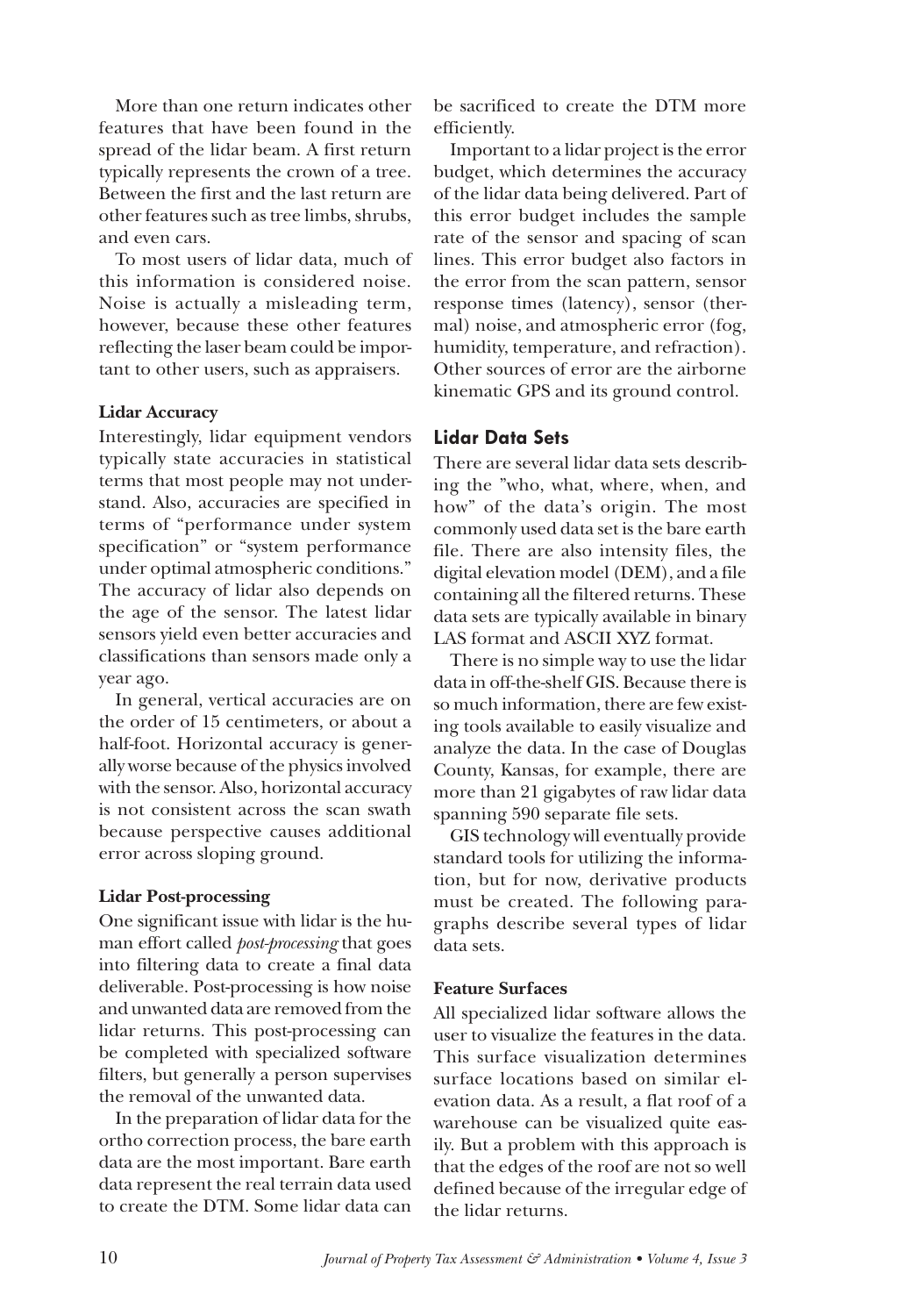#### **Bare Earth**

One benefit of lidar is its ability to penetrate the trees and shadows that typically occlude a feature in an air photo. This is the problem that vexes traditional photogrammetry, leaving important features hidden under foliage and its shadows.

The bare earth file has had the vegetation removed from the data, as well as data from buildings and other man-made features. The result is a file with only ground-level elevations.

#### **DTM and DEM**

When the bare earth data have been augmented by a photogrammetrist with mass points and break lines, the result is a DTM. The DTM is used in the generation of accurate ortho imagery. Some oblique products register each oblique image to the mathematical earth surface, thus ensuring accurate measurements from the DTM.

DEM is a filtered DTM that has removed many points, simplifying the file for computer processing. The DEM elevation points also can follow regular grid spacing. Some products use DEM data to create the orthos rather than a DTM.

#### **TIN**

The triangulated irregular network (TIN) is a set of triangular surfaces generated at irregular spacing from the DTM point data. The TIN often is used to create more detailed surface models that contain mass points and break lines. The TIN data created from the lidar DTM usually are used in the hydrologic and hydraulic models to determine flood risks.

#### **Elevation Map**

One of the first derivative products created in Douglas County was the elevation map. This is a compressed file, squeezing the 590 sets of lidar data measuring over 21 gigabytes in size into a single image of only 200 megabytes. This compressed image also preserves the elevation data while visually rendering it, so that the user can intuitively see changes in the elevation. With a custom tool created in ArcView, users also can see the elevation value as they move their mouse cursor.

In Douglas County, the elevation map was compared to the FEMA FIRM (Flood Insurance Rate Map) to determine how well the two data sets agree. Because the lidar has much more information and the data are accurate to about 6 inches, the lidar elevation map is more accurate than the FIRM. Indeed, when the FIRM data were overlaid on the elevation data, the two did not match. This is a good example of a change detection application using lidar.

#### **Lidar Mask**

The lidar mask is a tool used to better define the edges of foreground features and to block the view of other unnecessary background information. The mask is used primarily to assist in the determination of features that have changed.

The lidar mask filters the important features from the ground to the appraiser. This filtering or masking of the background helps eliminate visual noise from the ortho that would distract the review appraiser in the desktop review. The information seen by the review appraiser through the lidar mask includes homes, buildings, and other man-made features relevant to appraisers.

An advantage of the lidar mask over other approaches using orthos and obliques is its ability to penetrate occlusions due to foliage and shadow. This is a significant advantage when determining the edges of features.

#### **Lidar Mask and CAMA Change**

The lidar mask can be a useful tool in determining change, especially when users fuse the sketch with CAMA to the orthos and obliques.

The mask is an efficient tool in the automated georeferencing of the CAMA sketch. The mask represents the structure as a void in the background data, and then software can automatically determine the best fit of the sketch based